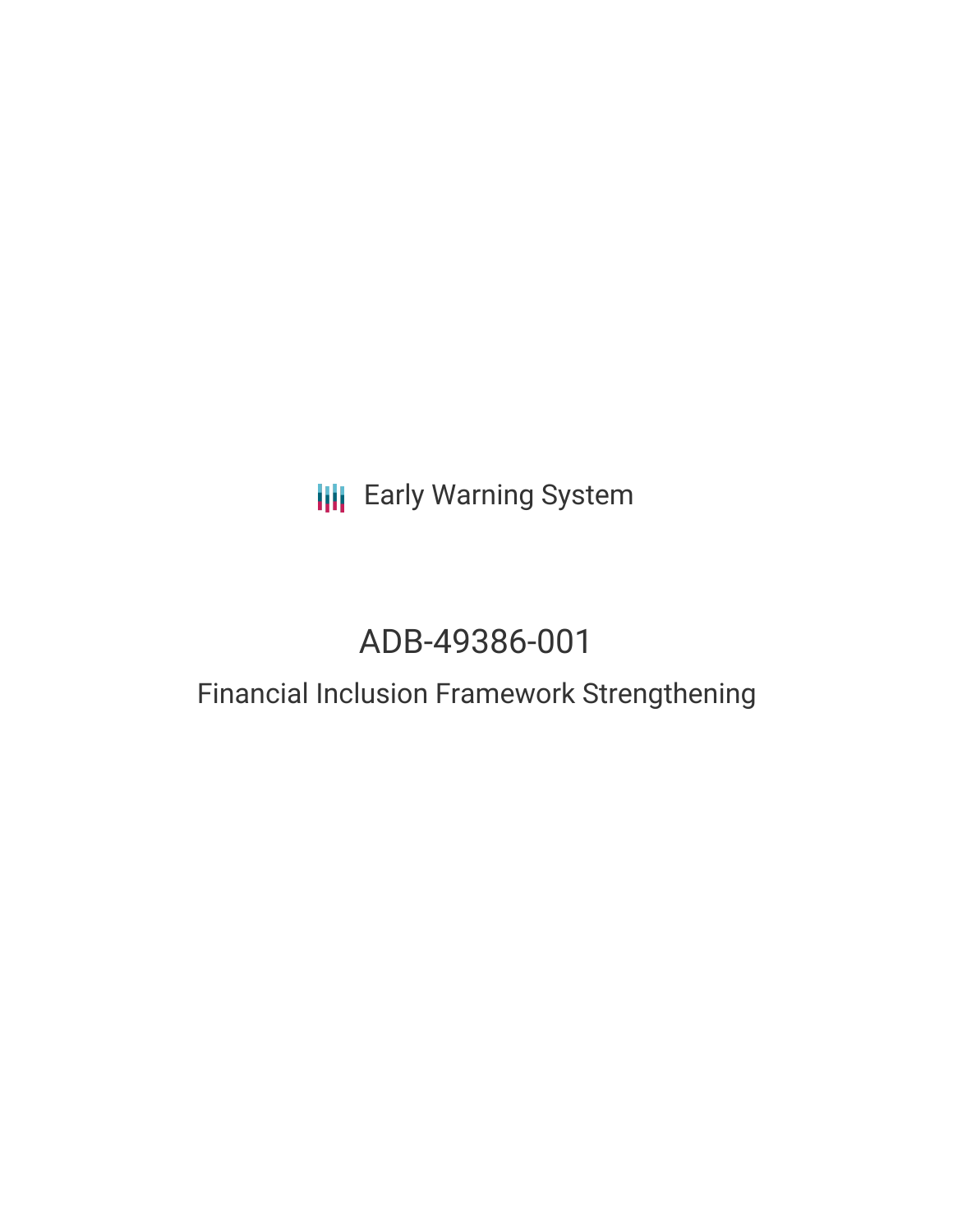

### **Quick Facts**

| <b>Countries</b>               | Philippines                    |
|--------------------------------|--------------------------------|
| <b>Financial Institutions</b>  | Asian Development Bank (ADB)   |
| <b>Status</b>                  | Approved                       |
| <b>Bank Risk Rating</b>        | B                              |
| <b>Voting Date</b>             | 2016-08-31                     |
| <b>Borrower</b>                | Government of the Philippines  |
| <b>Sectors</b>                 | Finance, Technical Cooperation |
| <b>Investment Type(s)</b>      | Grant                          |
| <b>Investment Amount (USD)</b> | $$0.60$ million                |
| <b>Project Cost (USD)</b>      | $$0.60$ million                |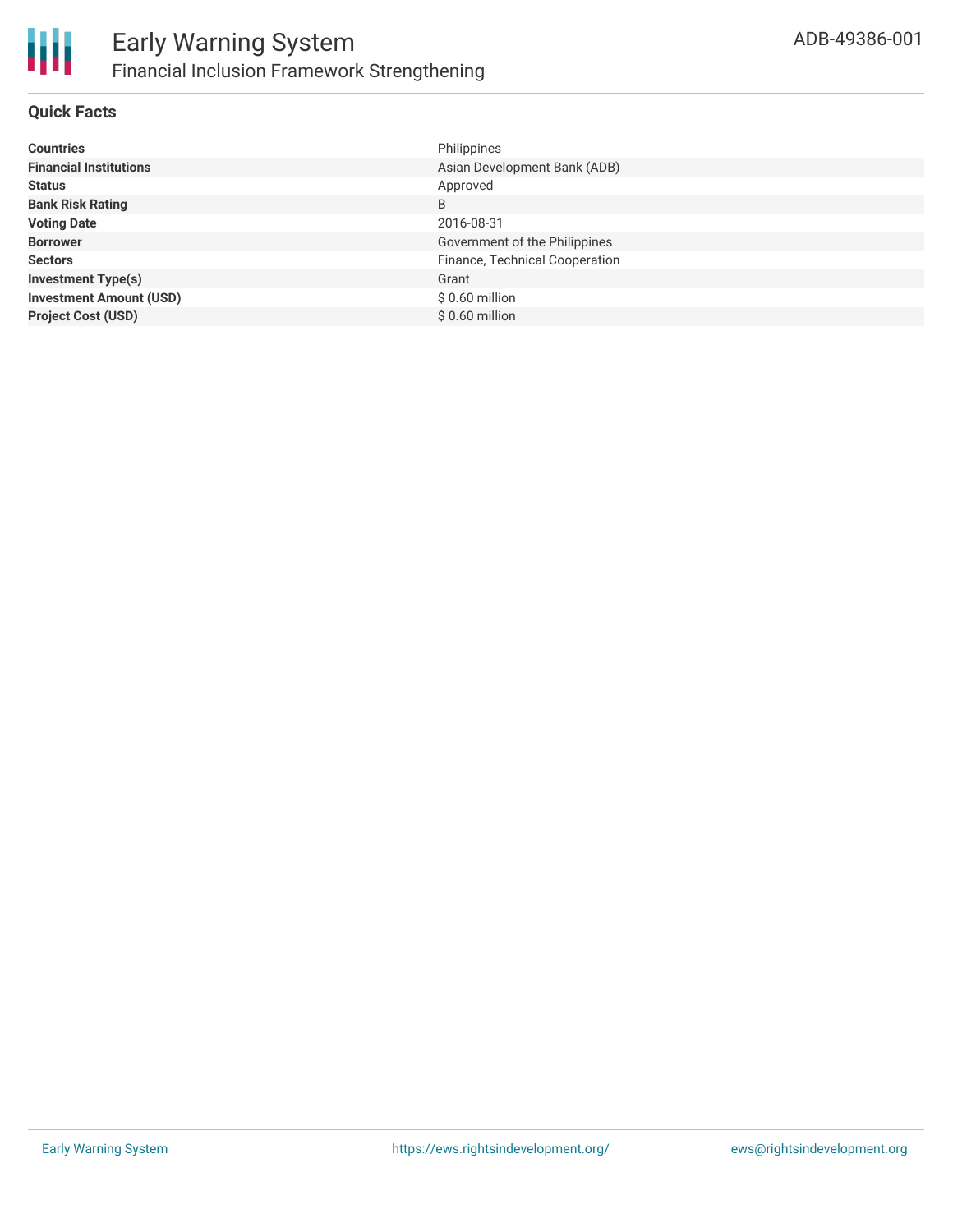

#### **Project Description**

The TA aims to identify, through consultations and a survey, sector-wide binding constraints to formulate effective assistance and support government efforts to expand financial inclusion by strengthening the policy and regulatory framework to promote financial services for the unserved and underserved population. The TA was first included in ADB's country operations business plan, 2016–2018 for the Philippines1 . It is in line with the Country Partnership Strategy, 2011-2016, and the government's Philippine Development Plan, 2011–2016, which identifies a "resilient and inclusive" financial system as the development goal of the financial sector.

The TA scope includes (i) assessing the financial inclusion framework to identify sector-wide challenges to effective assistance, (ii) promoting savings and credit through policy and regulatory improvement, (iii) developing diverse microinsurance products and services by improving the regulatory framework, and (iv) promoting digital finance by enhancing regulatory and supervisory capacity. The TA is also a follow-on project to the capacity development TA for microinsurance (footnote 7) and will cover a wider range of development initiatives for greater financial inclusion, especially among low-income households, to supplement social insurance initiatives. The TA will have four outputs.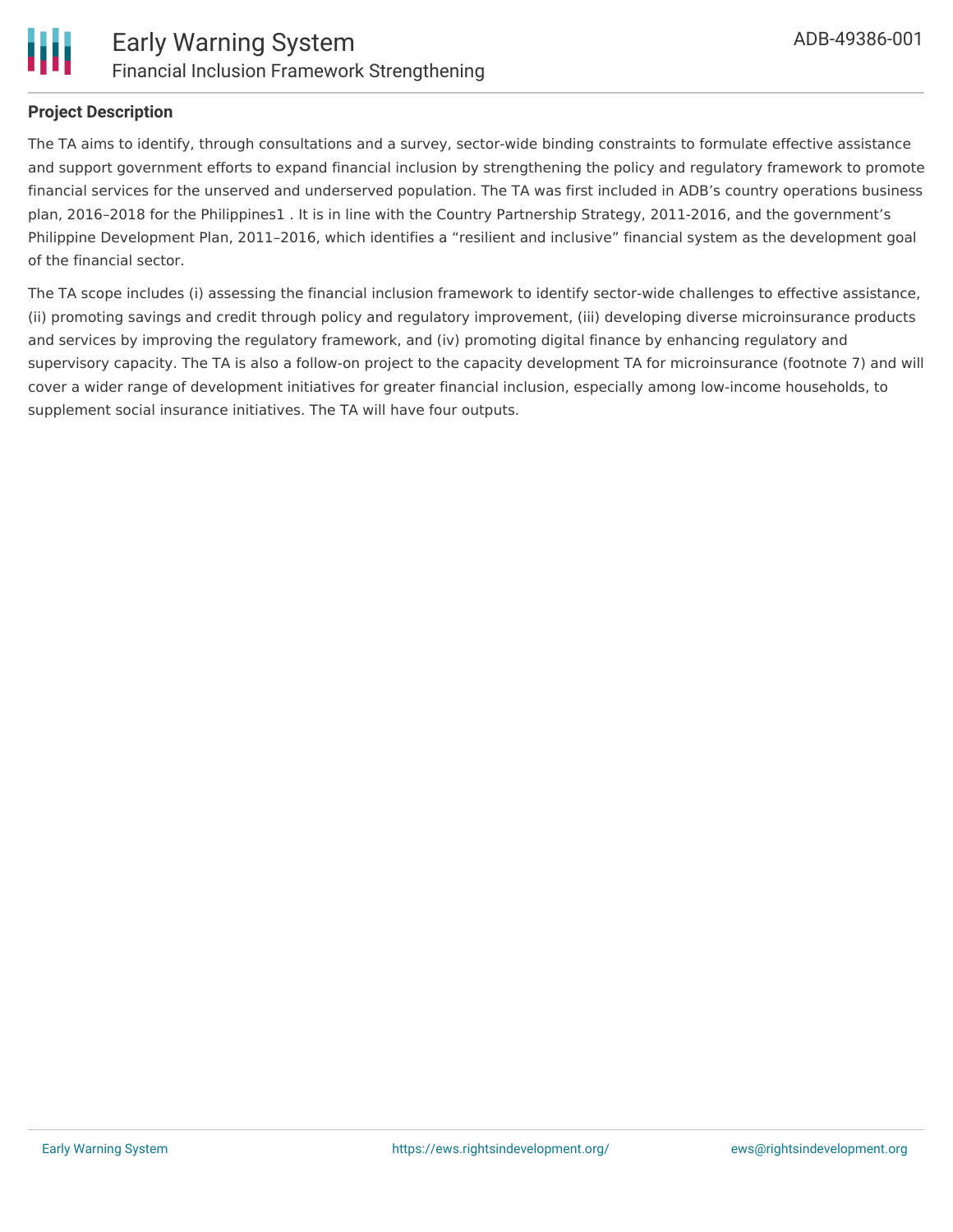

### **Investment Description**

Asian Development Bank (ADB)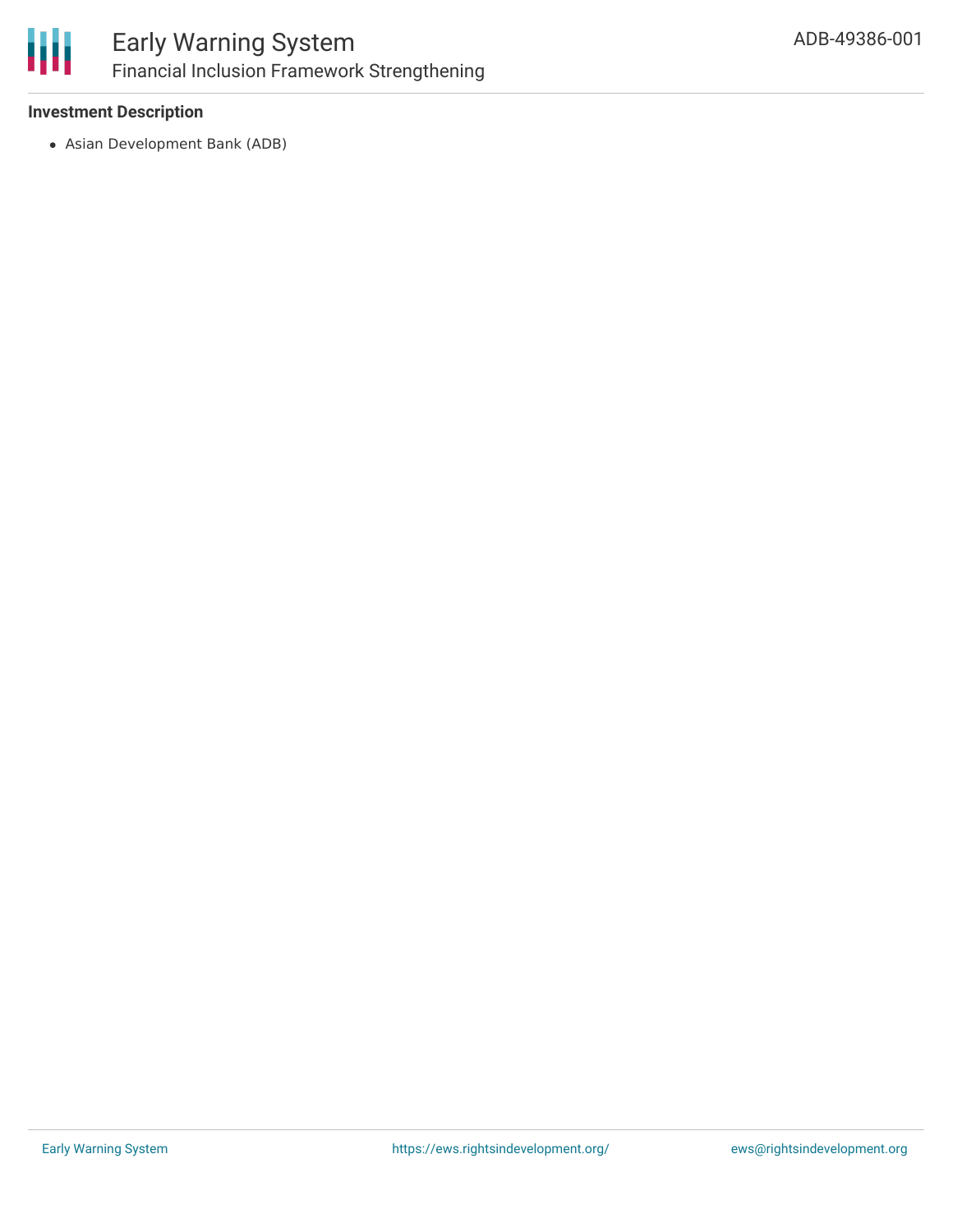

### **Contact Information**

Executing Agencies Bangko Sentral ng Pilipinas Rm. 301, 3rd Floor, 5-Storey Bldg. A. Mabini cor. Vito Cruz Extension Malate, Manila, Philippines

#### ACCOUNTABILITY MECHANISM OF ADB

The Accountability Mechanism is an independent complaint mechanism and fact-finding body for people who believe they are likely to be, or have been, adversely affected by an Asian Development Bank-financed project. If you submit a complaint to the Accountability Mechanism, they may investigate to assess whether the Asian Development Bank is following its own policies and procedures for preventing harm to people or the environment. You can learn more about the Accountability Mechanism and how to file a complaint at: http://www.adb.org/site/accountability-mechanism/main